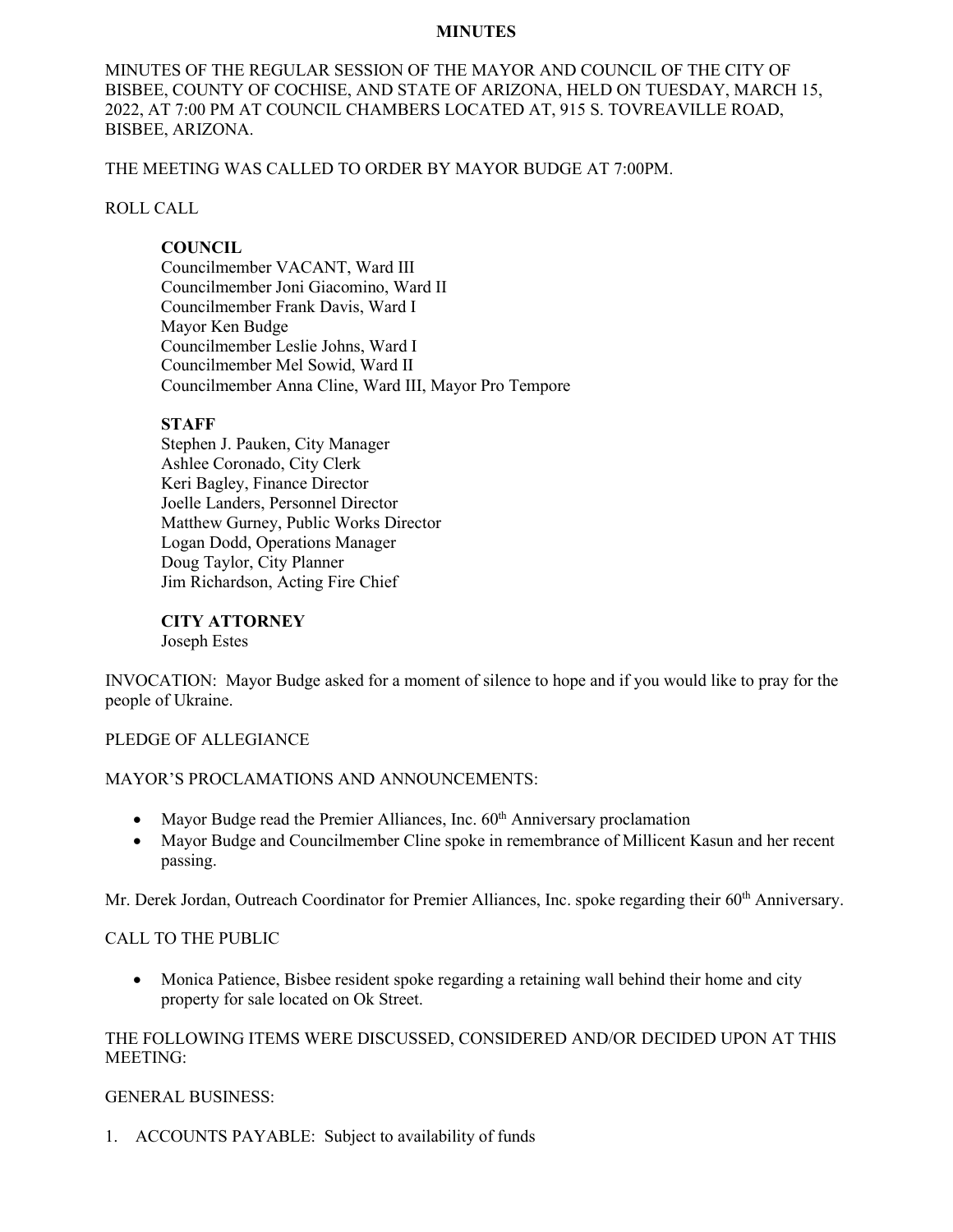MOTION: Councilmember Cline moved to approve accounts payable in the amount of \$294,592.48. SECOND: Councilmember Johns

Council asked questions about accounts payable, and staff responded to each question.

ROLL CALL VOTE

AYES: Councilmember Giacomino, Davis, Johns, Sowid, Cline and Mayor Budge.

- 2. Approval of the Consent Agenda
	- A. Approval of the Appointment of Carolyn Harris to the Evergreen Cemetery Committee. Ashlee Coronado, City Clerk
	- B. Approval of the Appointment of Mary Ann Harlan to the Library Advisory Board. Ashlee Coronado, City Clerk
	- C. Approval of the Resignation of Heather Loken from the Police and Fire Advisory Committee.

Ashlee Coronado, City Clerk

D. Approval of a Park, Facility and Right-of-Way Use Permit for the Easterseals Blake Foundation Blues in Bisbee for the use of Parking Spaces (Ruppe Avenue Closed from West Vista to East Vista) Saturday, September 17, 2022, from 12:00pm (Noon) to 10:00pm.

Ashlee Coronado, City Clerk

Councilmember Giacomino asked that 2D be pulled for discussion.

MOTION: Mayor Budge moved to approve Consent Agenda Items A through C. SECOND: Councilmember Cline

ROLL CALL VOTE AYES: Councilmember Giacomino, Davis, Johns, Sowid, Cline and Mayor Budge. NAYS: 0 MOTION PASSED: AYES- 6 NAYS-0

Councilmember Giacomino asked about the insurance not being in the packet for the event.

MOTION: Mayor Budge moved to table this item and bring it back with the insurance. SECOND: Councilmember Giacomino MOTION PASSED: UNANIMOUSLY

# **OLD BUSINESS**

#### **NEW BUSINESS**

3. Discussion and Possible Approval of a Settlement Agreement and Release on the Bovee Matter. Joseph Estes, City Attorney

Mayor Budge recused himself from this item.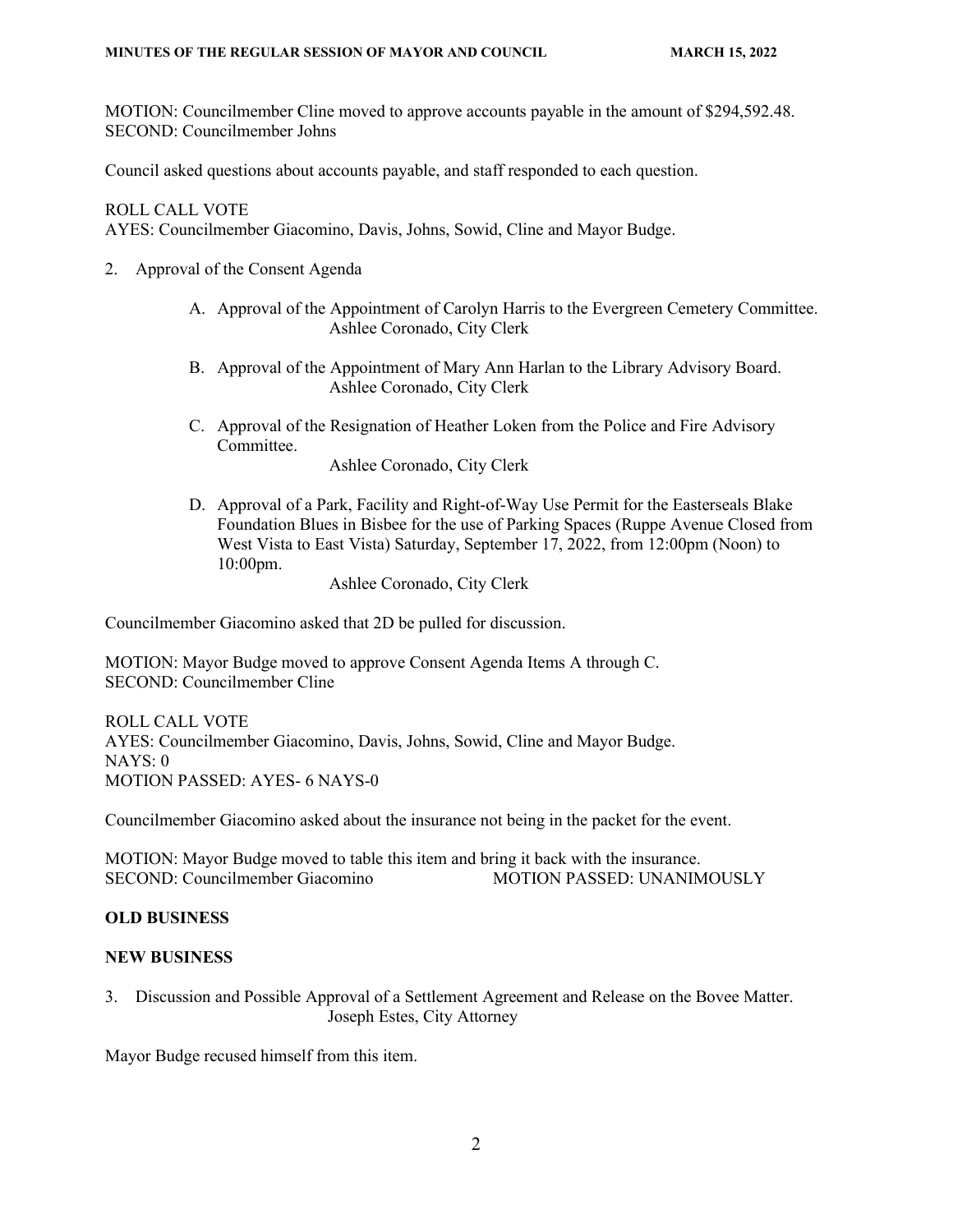#### **MINUTES OF THE REGULAR SESSION OF MAYOR AND COUNCIL MARCH 15, 2022**

Mr. Estes said this lawsuit filed against the city had gone through a settlement conference. It was a recommendation that the Council accept the settlement agreement, which provides for the payment and then on the first meeting in April there would be a public apology to the plaintiff on this matter.

MOTION: Councilmember Davis moved to approve the Settlement Agreement and Release on the Bovee Matter.

SECOND: Councilmember Johns

ROLL CALL VOTE AYES: Councilmember Giacomino, Davis, Johns, Sowid, and Cline  $NAYS: 0$ MOTION PASSED: AYES- 5NAYS-0

4. Public Hearing to Consider submitting a Proposal to the Voters to Authorize City Expenditures in Excess of the Limitations of Article IX, Section 20 of the Arizona Constitution (Home Rule Option). Keri Bagley, Finance Director Stephen J. Pauken, City Manager

Mr. Pauken said we operate the Bisbee budget on an alternative expenditure limitation which was embedded in state law that allows us to spend in excess of a limitation that was set that was set back in 1979 and 1980 for all cities and towns in Arizona. He explained the process for the authorization of the Expenditure in Excess of the Limitations.

Mr. Pauken stated this was the first of two public hearings regarding this issue that are required by state law.

Mayor Budge opened the Public Hearing

- Mayor Budge asked if there were members in the public that wish to speak in support of this item.
- Mayor Budge asked if there were members in the public that wish to speak in opposition of this item
- Mayor Budge asked the City Clerk if there were any written communications filed with the Clerk's Office. Ms. Coronado indicated there were not.

Mayor Budge closed the Public Hearing.

Mayor and Council asked questions regarding the Expenditures in Excess of the Limitations. Mr. Pauken and Mr. Estes answered their questions.

5. Public Auction of Designated Surplus Property Located adjacent to and west of 104D & 144 Locklin Avenue and the existing access road to 140 & 142 Locklin Avenue. Doug Taylor, City Planner

Mr. Taylor stated this was the time and place set for the public auction of the designated as surplus City property located adjacent to and west of  $104D \& 144$  Locklin. It is between the Heusmans' property and the existing access road to 140 & 142 Locklin Avenue, and that the minimum bid was \$16,700.00 or equivalent value.

Mayor and Council asked questions regarding this property. Mr. Taylor answered their questions.

Mayor Budge began the procedures for the sale of surplus city property; the property was being offered on an "AS IS, WHERE IS" basis, with no warranties of fitness for any particular purpose. He opened the bidding process.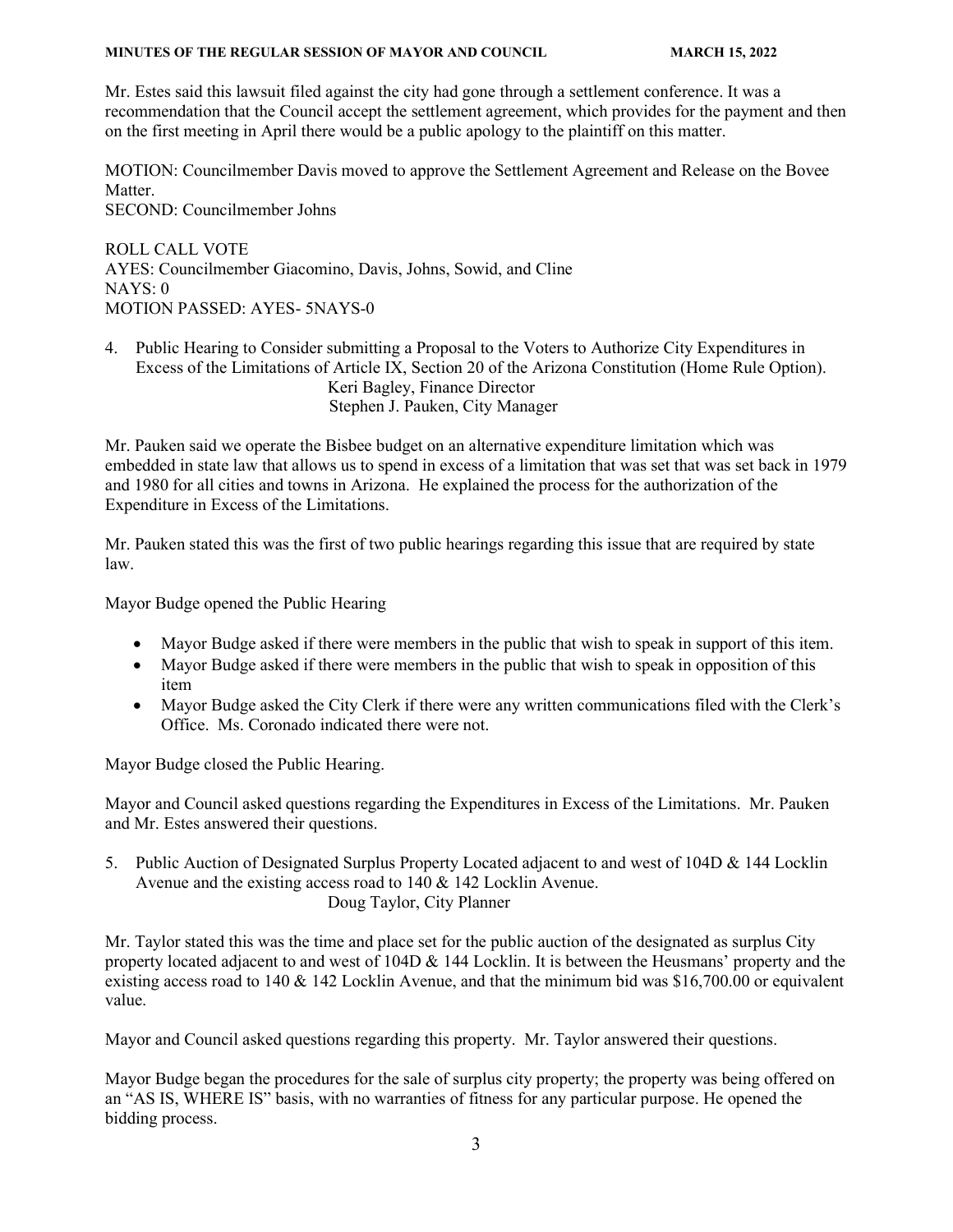• Ken and Sandy Heusman bid \$16,700.00

MOTION: Mayor Budge moved to accept the bid in the amount of \$16,700.00 made by Ken and Sandy Heusman and authorize the Mayor and staff to complete the transfer of the subject property to the successful bidder upon the payment of all required compensation, subject to the conditions of this sale. SECOND: Councilmember Johns

ROLL CALL VOTE AYES: Councilmember Giacomino, Davis, Johns, Sowid, Cline and Mayor Budge. NAYS: 0 MOTION PASSED: AYES- 6 NAYS-0

6. Public Auction of Designated Surplus Property Located, a vacant parcel described as the north half APN 103-60-249, Lots 19 and 20, located primarily south of across the right-of-way from 125 Star Avenue.

Doug Taylor, City Planner

Mr. Taylor stated this was the time and place set for the public auction of the designated surplus City property located primarily south of across the right-of-way from 125 Star Avenue. It is a vacant parcel described as the north half APN 103-60-249, Lots 19 and 20, and the minimum bid was \$7,980.00 or equivalent value.

Mrs. Burkert spoke about the property they recently purchased at 127 Star Avenue and that they had no intention to grant an easement to the property that was for public auction.

Mayor Budge began the procedures for the sale of surplus city property; the property was being offered on an "AS IS, WHERE IS" basis, with no warranties of fitness for any particular purpose. He opened the bidding process.

- Kirk Ayers bid on this property with his final bid being \$17,500.00
- Amy and Rod Burkert bid on this property with their final bid being \$18,000.00

MOTION: Mayor Budge moved to accept the bid in the amount of \$18,000.00 made by Amy and Rod Burkert and a back-up bid of \$17,500.00. SECOND: Councilmember Davis

Mayor and Council asked questions regarding this property. Mr. Pauken, Mr. Taylor, and Mr. Estes answered their questions.

MOTION: Mayor Budge amended the motion to include a refund of application cost to Kirk Ayers.

ROLL CALL VOTE AYES: Councilmember Giacomino, Davis, Johns, Sowid, Cline and Mayor Budge. NAYS: 0 MOTION PASSED: AYES- 6 NAYS-0

7. Public Auction of Designated Surplus Property Located adjacent to 348 Williams Avenue, a vacant parcel described as a portion of APN 103-60-266B.

Doug Taylor, City Planner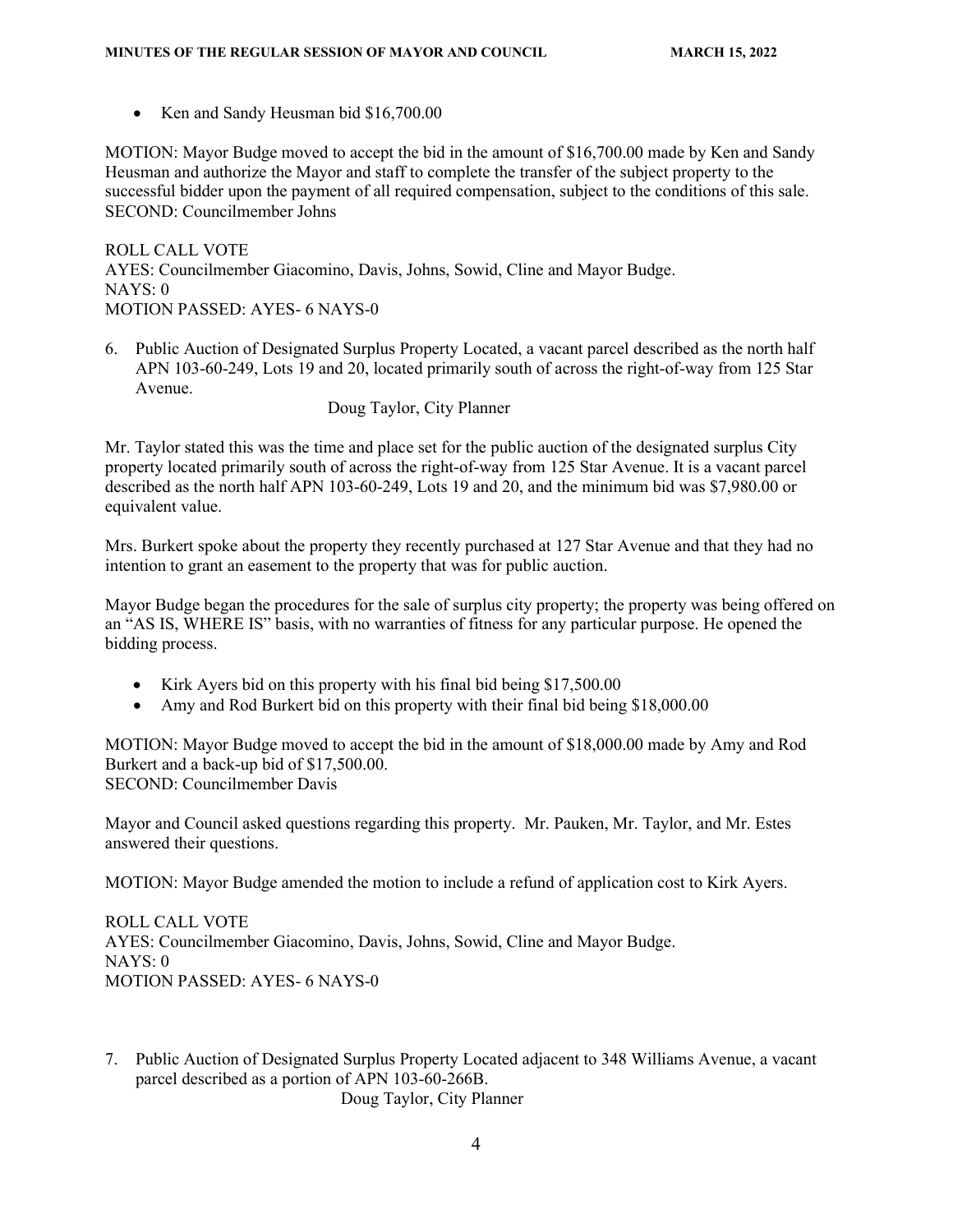#### **MINUTES OF THE REGULAR SESSION OF MAYOR AND COUNCIL MARCH 15, 2022**

Mr. Taylor stated that this is the time and place set for the public auction of the designated surplus property located adjacent to 348 Williams Avenue, a vacant parcel described as a portion of APN 103-60-266B, and the minimum bid was \$6,000.00 or equivalent value.

Mayor Budge began the procedures for the sale of surplus city property; the property was being offered on an "AS IS, WHERE IS" basis, with no warranties of fitness for any particular purpose. He opened the bidding process.

Mayor Budge stated that if the applicant was not the winner their application cost will be refunded to them.

• Larry Stone bid \$6,000.00

MOTION: Mayor Budge moved to accept the bid in the amount of \$6,000.00 made by Larry Stone and authorize the Mayor and staff to complete the transfer of the subject property to the successful bidder upon the payment of all required compensation, subject to the conditions of this sale. SECOND: Councilmember Davis

ROLL CALL VOTE AYES: Councilmember Giacomino, Davis, Johns, and Mayor Budge. NAYS: Councilmember Sowid and Cline MOTION PASSED: AYES- 4 NAYS-2

8. Discussion and Possible Approval of Ordinance O-22-03; Authorizing the Sale and Transfer of City Property Located Adjacent to 4 Spring Canyon; Queen Street Located Southeast of Tombstone Canyon, not yet Established Parcel Number. Doug Taylor, City Planner

Mr. Taylor said this was the transfer of approximately 413.08 square feet for the sum of \$5.00 per square foot for a total of \$2,066.00. This piece of property has been parked on for 15 years and used by the adjacent neighbor and they would like to continue by purchasing this piece of property.

Mayor and Council asked questions regarding this property. Mr. Taylor answered their questions.

MOTION: Councilmember Davis moved to approve Ordinance O-22-03; Authorizing the Sale and Transfer of City Property located adjacent to 4 Spring Canyon; Queen Street located Southeast of Tombstone Canyon, not yet established parcel number and that this property is designated city surplus in the amount of \$2066.00.

SECOND: Mayor Budge

#### ROLL CALL VOTE AYES: Councilmember Davis, Johns, and Mayor Budge. NAYS: Councilmember Giacomino, Sowid, and Cline MOTION FAILED: AYES- 3 NAYS-3

9. Discussion and Possible Direction on the Petition received from Jeff Harris related to the decision made by Mayor and Council to reject the Harris Protest and rehear the matter with certain stipulations. Ken Budge, Mayor

Mayor Budge stated that Mr. Harris had been given fair opportunity to be heard and Council was provided with all the written arguments. At this time no action needs to happen on this petition.

MOTION: Mayor Budge moved to place the petition on file. SECOND: Councilmember Giacomino MOTION PASSED: UNANIMOUSLY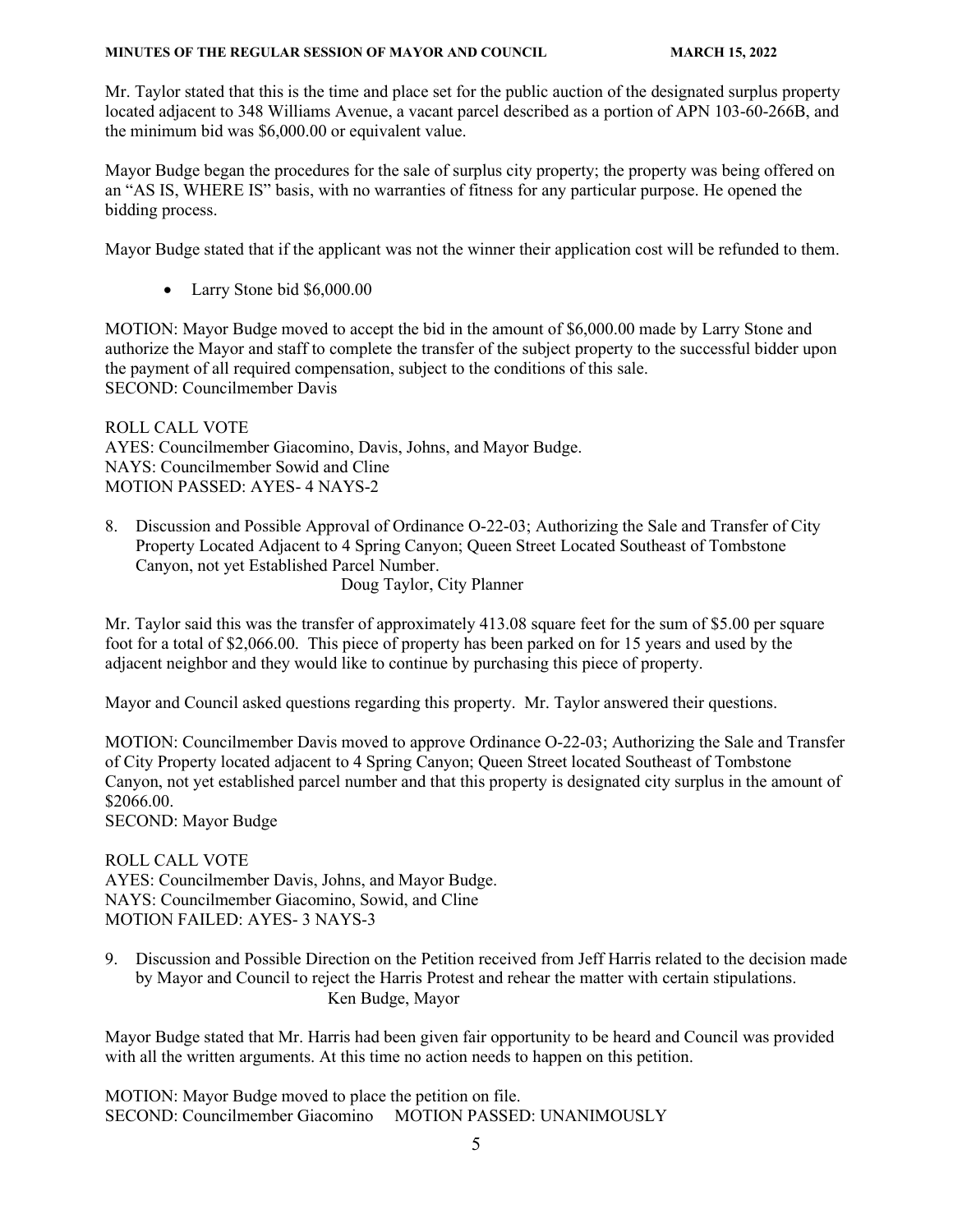10. Discussion and Possible Direction on the Petition received from Peyton Charnick related to the elimination of the parking between the Courthouse and the Iron Man Statute. Ken Budge, Mayor

Ms. Charnick spoke on the elimination of parking between the Courthouse and the Iron Man Statue.

• Cado Daily, Bisbee resident spoke in favor of this petition.

Mayor Budge spoke about the parking, the movement of traffic, and safety.

Jackie Watkins, County Engineer spoke about the traffic plan and why it was done.

Mayor and Council discussed and had questions regarding the parking elimination between the Courthouse and the Iron Man Statue. Mr. Gurney, Public Works Director, and Ms. Watkins answered their questions.

Mr. Pauken asked questions related to the utilization of parking at St. Patrick's. The County answered his questions.

Mr. Estes stated that there was a state statute that provides liability protection for municipalities and government entities when roadways are designed according to engineering standards.

Council asked that administration work with the County on a possible shared use of St. Patrick's lower lot.

11. Discussion and Possible Approval of a Contract for Services with Hinton Burdick for Audit Services for Fiscal Years 2022-2026.

Keri Bagley, Finance Director

Ms. Bagley said that the five-year contract for auditing services with Hinton Burdick ended with this last fiscal year. An RFP for auditing services was posted and three companies responded. The pricing was very closely matched but as stated in the RFP the decision would not be based solely on the lowest bidder. Ms. Bagley stated she and the City Manager recommended Hinton Burdick for an additional five-year contact.

Mr. Pauken said that all these firms where highly respected firms and do a good job, but right now it would be advisable to stick with the firm that we have.

MOTION: Councilmember Davis moved to approve a contract with Hinton Burdick, PLLC for audit services for fiscal years 2022-2026. SECOND: Councilmember Cline

ROLL CALL VOTE AYES: Councilmember Giacomino, Davis, Johns, Sowid, Cline and Mayor Budge. NAYS: 0 MOTION PASSED: AYES- 6 NAYS-0

12. Discussion and Possible Approval of update to the Job Descriptions for the Administrative, Finance, Community Development and Library Departments. Joelle Landers, Personnel Director

Ms. Landers said this was the next group of departments to be reviewed and discussed, with updated job descriptions. Ms. Landers gave clarification regarding the updating of each job description in all departments. She also went over the fiscal impact.